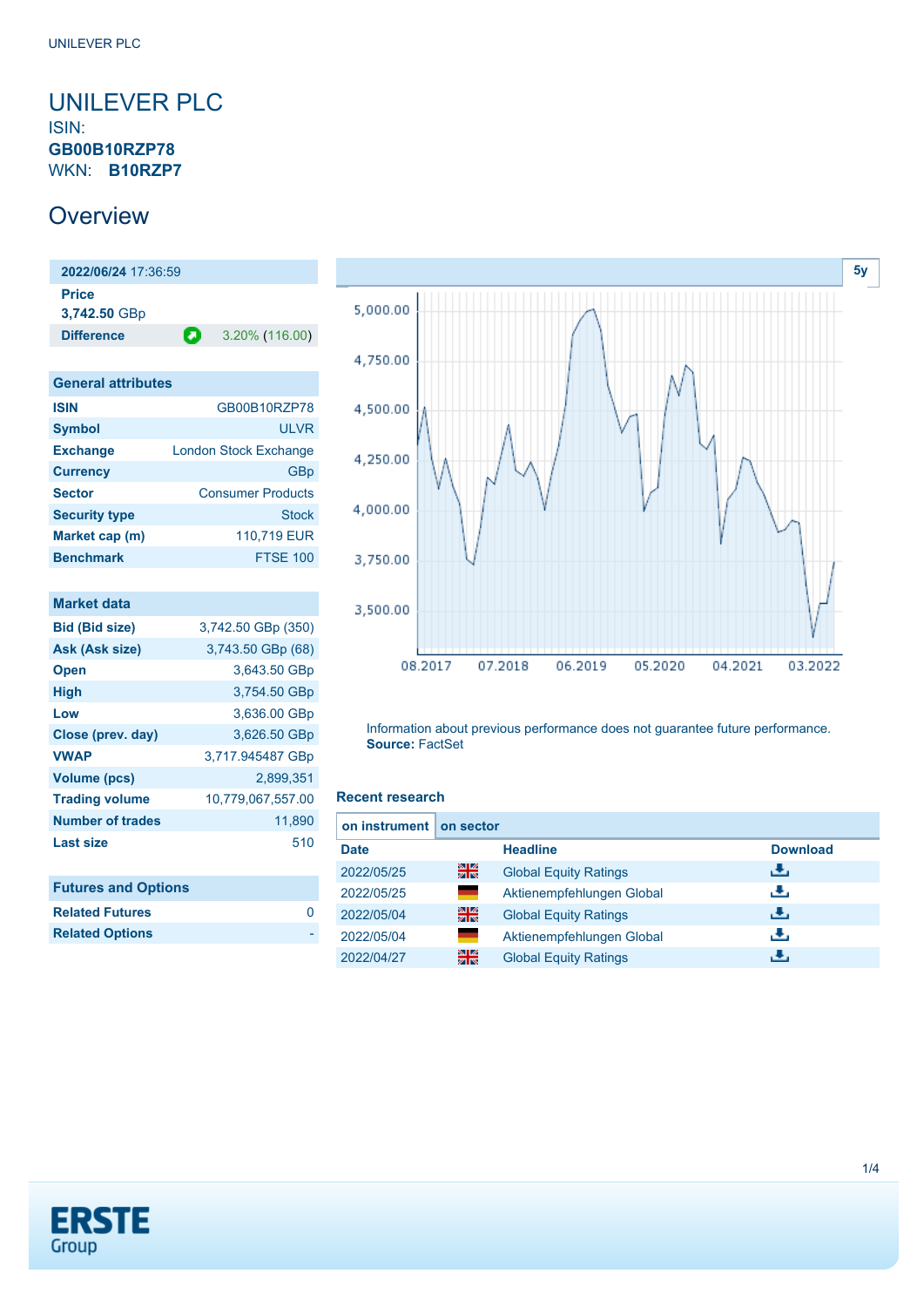## **Details**

**2022/06/24** 17:36:59

**Price**

**3,742.50** GBp

**Difference 2** 3.20% (116.00)

#### **General attributes**

| <b>ISIN</b>          | GB00B10RZP78                 |
|----------------------|------------------------------|
| <b>Symbol</b>        | <b>ULVR</b>                  |
| <b>Exchange</b>      | <b>London Stock Exchange</b> |
| <b>Currency</b>      | GBp                          |
| <b>Sector</b>        | <b>Consumer Products</b>     |
| <b>Security type</b> | <b>Stock</b>                 |
| Market cap (m)       | 110,719 EUR                  |
| <b>Benchmark</b>     | <b>FTSE 100</b>              |

| <b>Market data</b>      |                    |
|-------------------------|--------------------|
| <b>Bid (Bid size)</b>   | 3,742.50 GBp (350) |
| Ask (Ask size)          | 3,743.50 GBp (68)  |
| <b>Open</b>             | 3,643.50 GBp       |
| <b>High</b>             | 3,754.50 GBp       |
| Low                     | 3,636.00 GBp       |
| Close (prev. day)       | 3,626.50 GBp       |
| <b>VWAP</b>             | 3,717.945487 GBp   |
| Volume (pcs)            | 2.899.351          |
| <b>Trading volume</b>   | 10,779,067,557.00  |
| <b>Number of trades</b> | 11,890             |
| <b>Last size</b>        | 510                |

| <b>Performance and Risk</b> |          |           |           |  |
|-----------------------------|----------|-----------|-----------|--|
|                             | 6m       | 1v        | 3v        |  |
| <b>Perf (%)</b>             | $-6.87%$ | $-12.79%$ | $-21.82%$ |  |
| Perf (abs.)                 | $-3.21$  | $-6.39$   | $-12.15$  |  |
| <b>Beta</b>                 | 0.56     | 0.47      | 0.51      |  |
| <b>Volatility</b>           | 29.52    | 23.17     | 26.41     |  |



Information about previous performance does not guarantee future performance. **Source:** FactSet

| <b>Price data</b>                           |                           |
|---------------------------------------------|---------------------------|
| Ø price 5 days   Ø volume 5 days (pcs.)     | 3,634.70 GBp (2,636,493)  |
| Ø price 30 days   Ø volume 30 days (pcs.)   | 3,617.17 GBp (3,623,274)  |
| Ø price 100 days   Ø volume 100 days (pcs.) | 3,602.10 GBp (3,922,608)  |
| Ø price 250 days   Ø volume 250 days (pcs.) | 3,837.51 GBp (3,288,717)  |
| <b>YTD High   date</b>                      | 4,338.99 GBp (2022/05/17) |
| <b>YTD Low   date</b>                       | 3,267.50 GBp (2022/03/08) |
| 52 Weeks High   date                        | 4,388.00 GBp (2021/07/20) |
| 52 Weeks Low   date                         | 3,267.50 GBp (2022/03/08) |

| <b>Arbitrage views</b>          |                |                   |                          |                                 |                            |
|---------------------------------|----------------|-------------------|--------------------------|---------------------------------|----------------------------|
| Exchange $\bigoplus$            | <b>Date</b>    | <b>Time Price</b> |                          | <b>Trading volume</b><br>(mio.) | <b>Number of</b><br>trades |
| Xetra                           | 2022/06/<br>24 |                   | 17:43 43.39 EUR          | 0.81                            | 115                        |
| <b>Vienna Stock</b><br>Exchange | 2022/06/<br>23 |                   | 14:48 41.855 EUR         | 0.00                            | 1                          |
| Tradegate                       | 2022/06/<br>24 |                   | 22:26 43.57 EUR          | 1.45                            | 226                        |
| <b>Stuttgart</b>                | 24             |                   | 2022/06/ 20:24 43.60 EUR | 0.01                            | 13                         |
| <b>Praque Stock</b>             | 2022/03/       |                   | 15:36 1.190.00 CZK 0.16  |                                 | $\overline{4}$             |

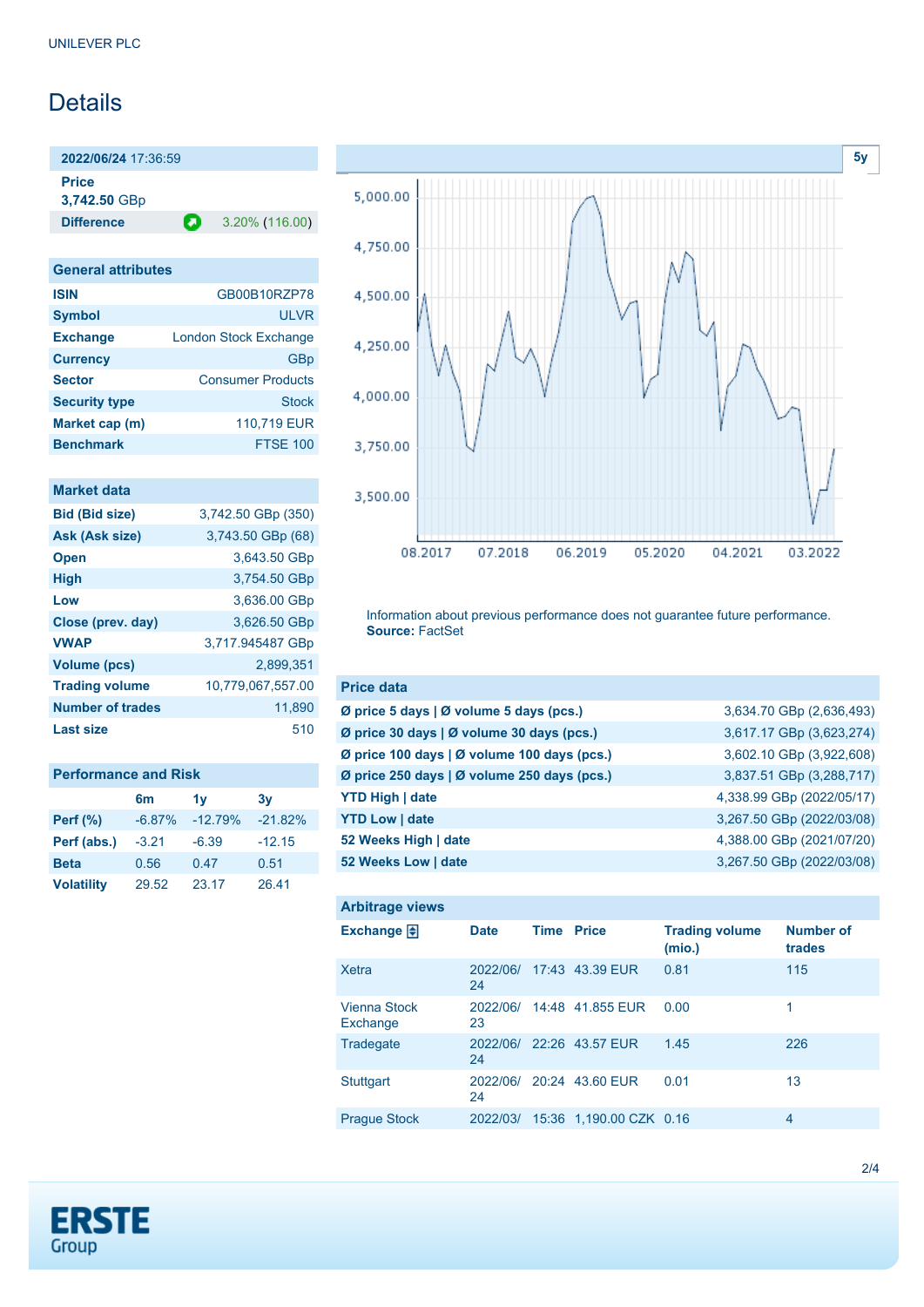| Exchange                                | 25             |                                       |        |                |
|-----------------------------------------|----------------|---------------------------------------|--------|----------------|
| <b>Munich</b>                           | 24             | 2022/06/ 08:03 41.915 EUR             | 0.00   | 1              |
| <b>London Stock</b><br>Exchange         | 24             | 2022/06/ 17:36 3,742.50 GBp 10,779.07 |        | 11,890         |
| Hanover                                 | 2022/06/<br>24 | 08:00 42.085 EUR                      | 0.00   | 1              |
| Hamburg                                 | 24             | 2022/06/ 08:00 42.085 EUR             | 0.00   | 1              |
| Frankfurt                               | 24             | 2022/06/ 20:15 43.71 EUR              | 0.05   | 8              |
| <b>FINRA other OTC</b><br><b>Issues</b> | 24             | 2022/06/ 20:26 45.87 USD              | 0.05   | 11             |
| Euronext<br>Amsterdam                   | 24             | 2022/06/ 17:37 43.525 EUR             | 133.69 | 11,367         |
| <b>Duesseldorf</b>                      | 24             | 2022/06/ 19:30 43.445 EUR             | 0.00   | 15             |
| <b>Berlin</b>                           | 24             | 2022/06/ 10:39 42.935 EUR             | 0.00   | $\overline{2}$ |